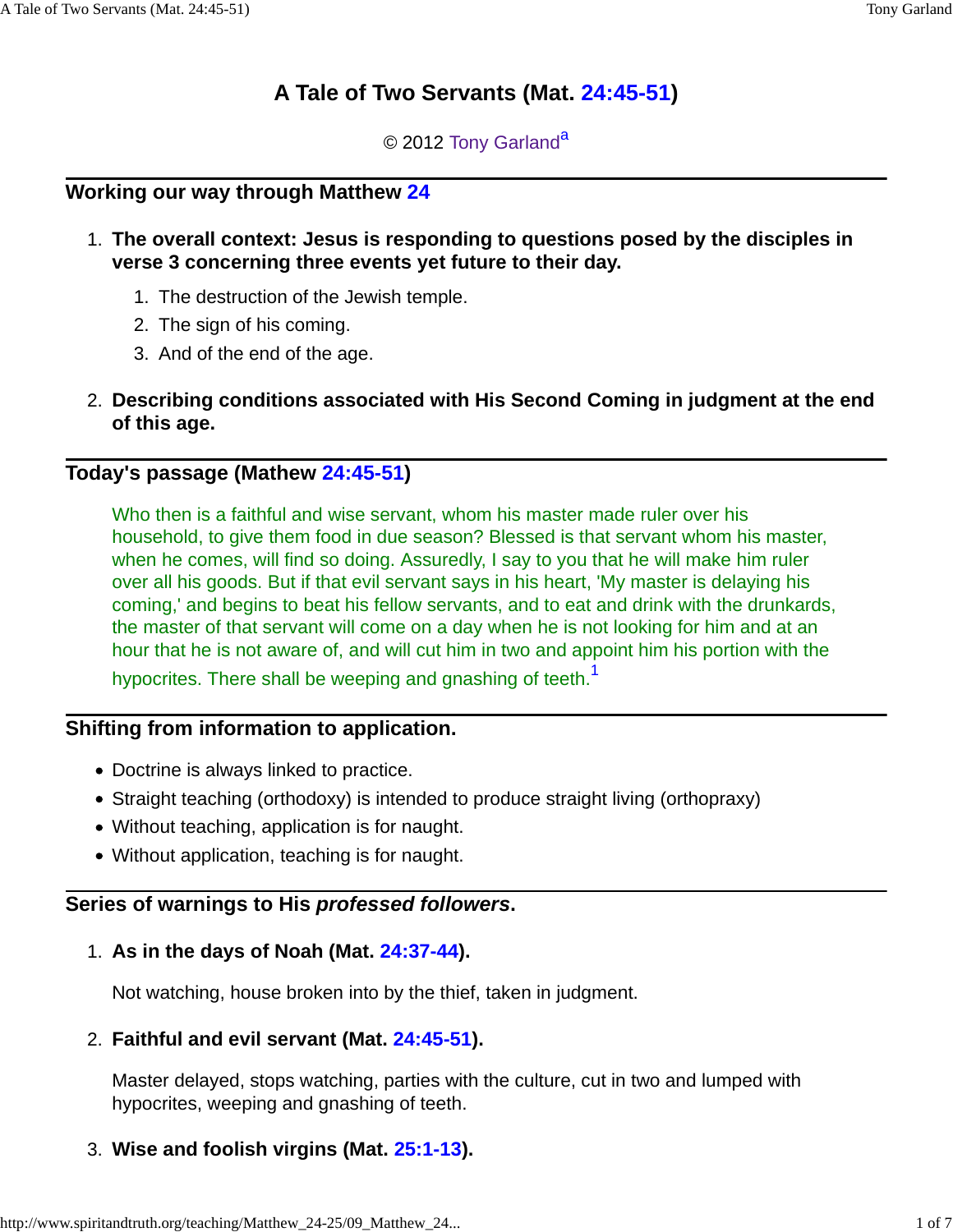Unprepared, shut out from the wedding feast, "I do not know you."

# **Parable of Talents (Mat. 25:14-30)** 4.

Unprofitable servant cast into outer darkness, weeping and gnashing of teeth.

# **Two servants**

**Not warning non-believers or skeptics who outright reject God.** 1.

Jesus doesn't expect them to be listening to his teaching or reading the scriptures.

- **This is for those who sit under some amount of biblical instruction, but don't make** 2. **it their own: the ubiquitous church-goer.**
- 3. **The non-overcomers of the 7 churches in chapters 2-3 of Revelation.**
- **The lukewarm ones in the church of Laodicea whom Jesus says** 4.

He will "vomit out of His mouth" (Rev. 3:16).

# **What separates these two servants?** 5.

- Both hear, both know.
- One applies and perseveres.
- The other drifts away, befriends the world, and even beats the faithful servants!
- 6. **The difference is at the core of the person: in matters of faith and heart.**
	- **Only manifests with time, a gradual process: while the return of the master is** A. **delayed.**
	- B. **Expectation wanes**
	- C. **Friendship and entanglement with the culture grows.**
	- **Self-deceived concerning their relationship with Jesus: embracing anti-Christ** D. **beliefs while calling Him Lord.**
		- The 5 foolish virgins, "Lord, Lord, open to us! I say to you, 'I do not know you'" (Mat. 25:11).
		- Involved in Christian activities, but not known by Jesus. "Not everyone who says to Me, 'Lord, Lord,' shall enter the kingdom of heaven, but he who does the will of My Father in heaven. Many will say to Me in that day, 'Lord, Lord, have we not prophesied in Your name, cast out demons in Your name, and done many wonders in Your name?' And then I will declare to them, '*I never knew you*; depart from Me, you who practice lawlessness! '" (Matthew 7:21-23)

# 7. **Requires great discernment.**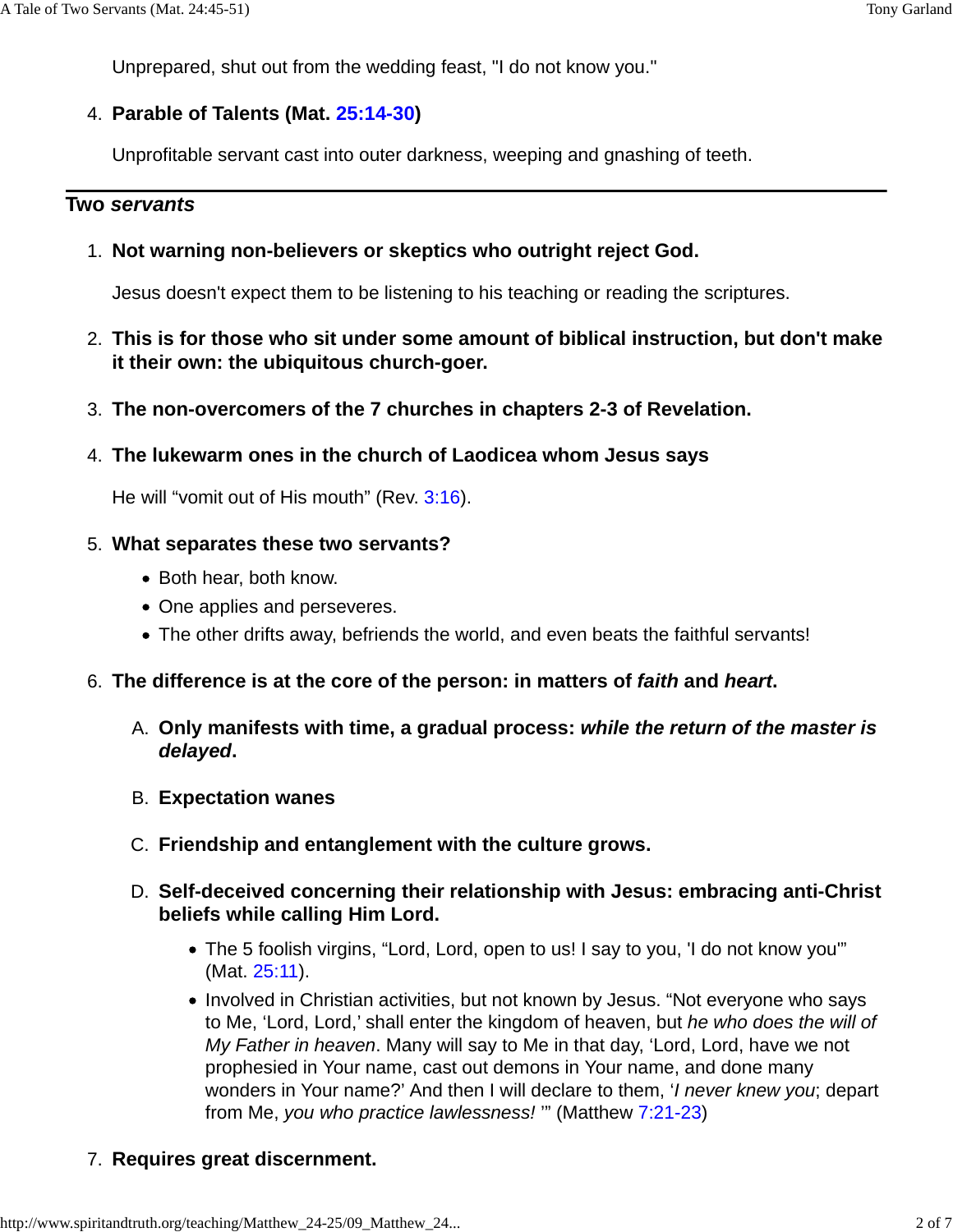- Here called a "fellow servant."
- Yet ultimate destiny and response by Jesus indicates these were never true believers.
- Some we interact with on many issues may simply be disobedience or confused believers, others are ministers of Satan within the professing church.

### **Characteristics of the evil servant.**

### 1. **Feigned obedience**

### A. **". . . says in his heart, 'My master is delaying his coming'" (Mat. 24:48)**

### **Obedience of the evil servant is only for show, not internal** I.

- While the master is away, I can behave like the unsaved.
- How foolish: the master is omniscient and omnipresent!

### II. **"says in his heart" - his innermost soul betrays his true allegiance.**

### **Grouped with the hypocrites** III.

- Tries to appear one way externally.
- Lives (and therefore believes) another way in reality.
- A false brother, a deceived agent of Satan in the midst of the true people of God.
- B. **Since the master isn't coming back soon. . .**
	- **The master will come . . . when he is not looking for him (Mat. 24:50). The** I. **servant is not looking!**
	- **One characteristic of the evil servant is a lack or loss of interest in the** II. **coming of Jesus.**
	- **The importance of prophetic teaching as motivation for Christian living.** III.

"But the day of the Lord will come as a thief in the night, in which the heavens will pass away with a great noise, and the elements will melt with fervent heat; both the earth and the works that are in it will be burned up. Therefore, since all these things will be dissolved, what manner of persons ought you to be in holy conduct and godliness. . .?" (2 Peter 3:10-11)

- 2. **Begins to . . . eat and drink with the drunkards (Mat. 24:49).**
	- A. **Instead of serving he is consuming.**
	- B. **Hanging out with the drunkards, a friend of the world.**
		- I. **An ever-present danger: loving the world over Jesus**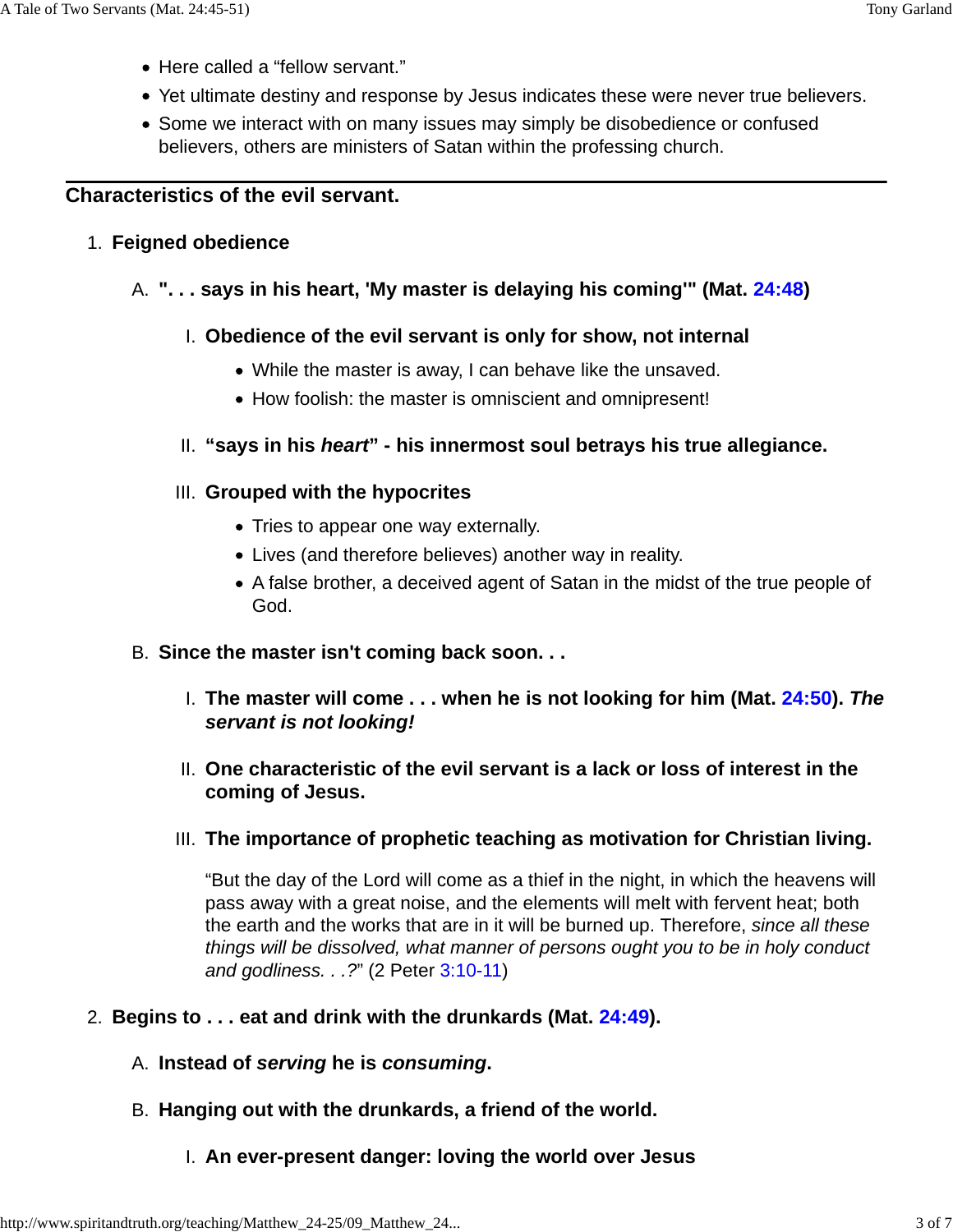Paul wrote to Timothy concerning Demas: "Be diligent to come to me quickly; for Demas has forsaken me, having loved this present world, and has departed for Thessalonica . . . " (2 Timothy 4:9-10).

### **The evil servant purports to "love Jesus," but actually harbors great** II. **disdain for His bride - the faithful church.**

- Friendship with the world is enmity with God and hence, His followers "Adulterers and adulteresses! Do you not know that friendship with the world is enmity with God? Whoever therefore wants to be a friend of the world makes himself an enemy of God (James 4:4)."
- Faithful service to God will entail rejection by the culture.
- "I have given them Your word; and the world has hated them because they are not of the world, just as I am not of the world. I do not pray that You should take them out of the world, but that You should keep them from the evil one. They are not of the world, just as I am not of the world" (John 17:14-16).
- If we love the world, we will not abide under the world's scorn of God. We will depart for the accolades of the world.

### **Signs of accommodation with the culture: the nurturing of an evil servant.** C.

Embracing anti-Christ beliefs from the God-rejecting culture: a consistent pattern of bending what the bible teaches to fit the culture.

- **Frog (professing Christian) in boiling pot (accommodation with the** I. **culture).**
- **Championing the moral fads of the world over clear biblical teaching.** II.
	- Marriage optional for sexual relations.
	- An unborn human is not fully a person.
	- Denial of sexual role distinctions.
		- Women as leaders of the home.
		- $\circ$  Ordination of women as pastors.
		- Homosexual marriage.
		- $\circ$  Some may find this association of Christian feminism or egalitarianism with support for homosexual marriage offensive, but at their core these views have much in common in their shared rejection of clear biblical teaching.
	- Self as the authority on all matters.
		- $\circ$  Rejection of biblical and church authority.
		- $\circ$  Intermittent participation in fellowship (rejection of Heb 10:25).
		- $\circ$  The myth of the independent Christian.
			- If you are disconnected and have isolated yourself from local fellowship, how on earth can you, as a servant, be feeding His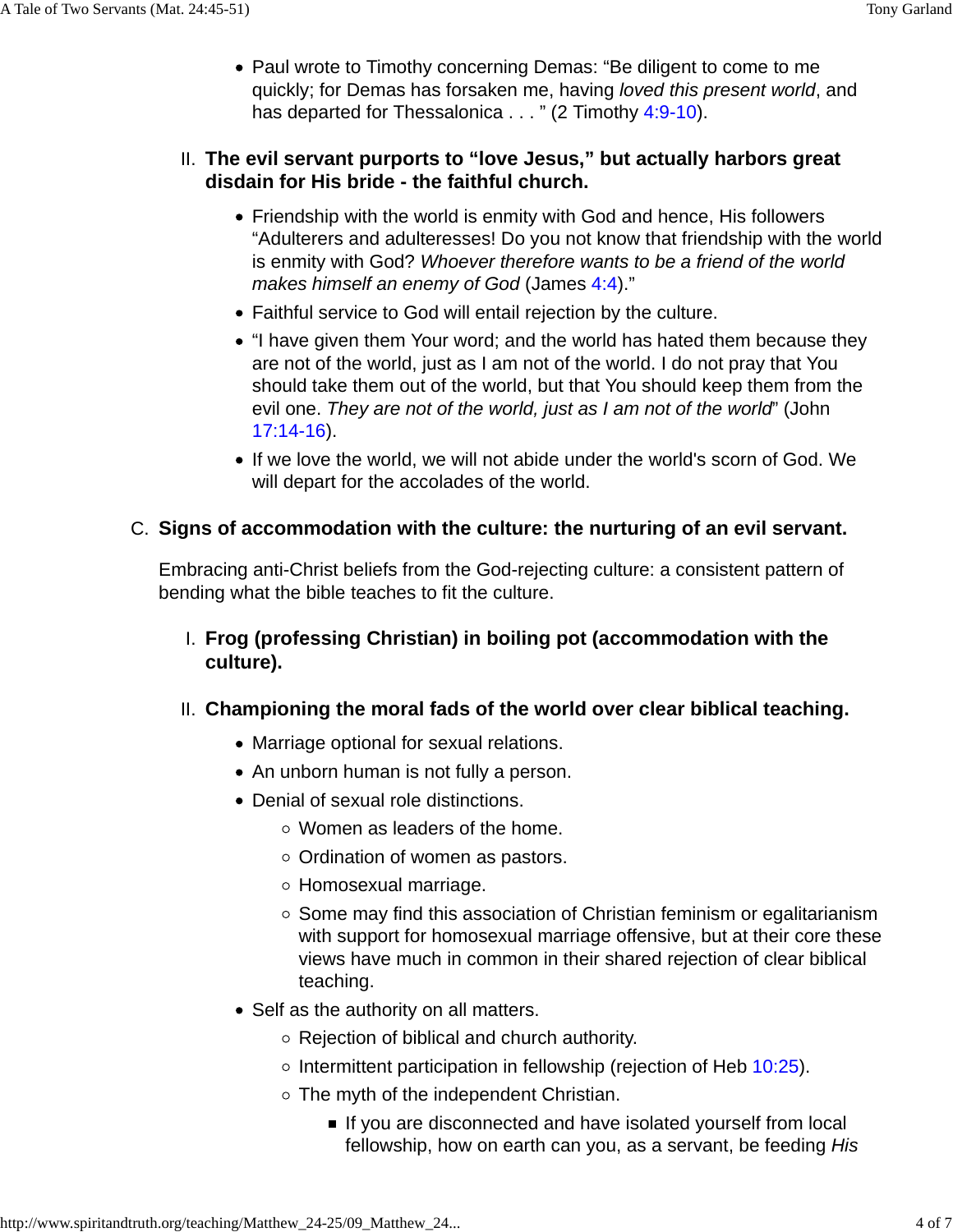#### household?

### III. Redefining Jesus as a peacenik whose primary concern is the **restoration of social systems and the environment, rather than the salvation of the lost.**

- No such thing as just war.
- Opposition to capital punishment.
- Focus on social gospel instead of biblical discipleship.

#### **Seeking accolades and acceptance from the culture.** IV.

- Christian Schmoozers, often in positions of leadership. Schmoozing: "to chat in a friendly and persuasive manner, especially so as to gain favor or connections."
- Pandering to the culture for acceptance rather than truth.
- Refreshing exceptions such as John MacArther on Larry King Live.

#### 3. **Beating fellow servants**

#### A. **Not passive, but actively hostile to the true servants of God.**

#### **Reminiscent of Jesus' warning in verse 10** B.

"And then many will be offended, will betray one another, and will hate one another" (Mat. 24:10).

- A unique time of betrayal at the hands of professing believers.
- All through history, the false saints have actively opposed the true saints.
- We fully expect opposition and persecution from unbelievers and atheists, but not from "fellow believers."
- My own amazement after coming to faith.

### **Example: rejecting the biblical teaching of creation in favor of the world's love** C. **affair with the fairytale story of evolution.**

- BioLogos: attempting to make Christianity palatable to those who reject the historicity of Genesis.
- "Christians and secularists alike are in danger of treating 'Darwin vs the Bible' as just another battlefront in the polarized 'culture wars'. This grossly misrepresents both science and faith. BioLogos not only shows that there is an alternative, but actually models it. God's world and God's word go together in a rich, living harmony." -- N. T. Wright
- "We believe that the diversity and interrelation of all life on earth are best explained by the God-ordained process of evolution and common descent. Thus, evolution is not in opposition to God, but a means by which God providentially achieves his purposes."
- When Ken Ham points out the complete travesty these people make of the Bible,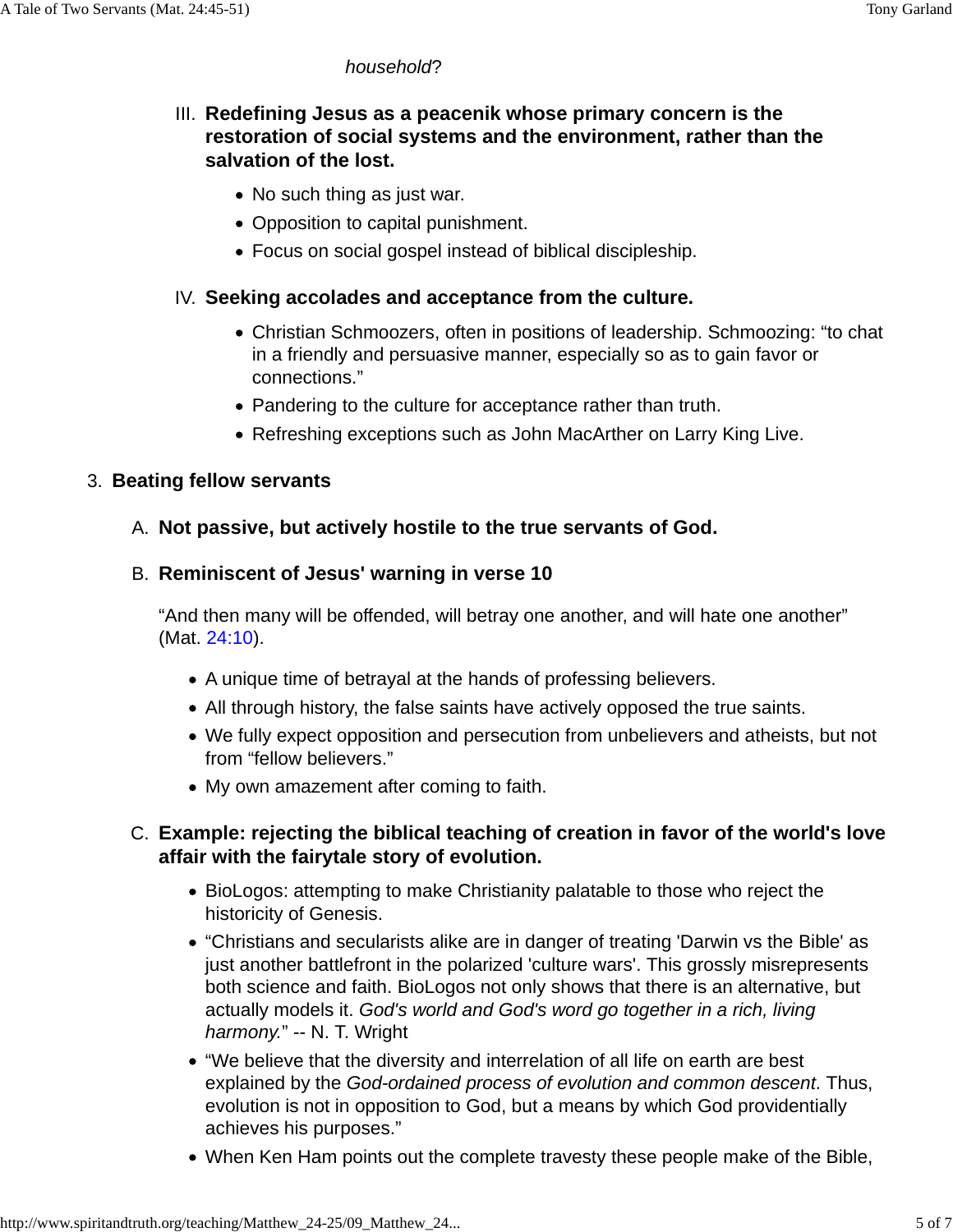a number of whom deny a literal Adam and Eve, he finds himself permanently uninvited from all future conventions of a particular homeschool organization. (Good for him! Rejoice!)

- Pathetic: assuring the culture that the bible makes room for evolution while chiding those who uphold the biblical teaching of origins.
- Friendly with the world's God-rejecting notion of history while expressing enmity for those who uphold the clear teaching of Scripture to the contrary.

#### **Unaware of the master approaching as a thief** 4.

- verse 50, "the master of that servant will come on a day when he is not looking for him and at an hour that he is not aware of" (Mat. 24:50).
- Contrast with true believers: "But you, brethren, are not in darkness, so that this Day should overtake you as a thief. You are all sons of light and sons of the day. We are not of the night nor of darkness. Therefore let us not sleep, as others do, but let us watch and be sober. For those who sleep, sleep at night, and those who get drunk are drunk at night" (1 Thessalonians 5:4-7).
- Called a fellow servant  $\sigma \nu \nu \delta \sigma \nu \lambda \sigma \zeta$  [syndoulos], but only in name.
- The penalty is severe: "The master will . . . cut him in two and appoint him his portion with the hypocrites. There shall be weeping and gnashing of teeth" (Mat. 24:50-51).
- This is not talking about mere loss of rewards!

### **Characteristics of the faithful servant.**

1. **Wise: thoughtful, knows and applies the principles of God.**

### **Actively serving - giving food to God's household** 2.

All who use their gifts in the service of the body of Christ. Especially the shepherds who are to "feed My sheep."

#### **Faithful** 3.

- Comparison is not between good vs evil, but faithful vs. evil.
- Faithfulness: the *unspectacular underrated* fruit of the Spirit (Gal. 5:22)
- Christians today seem to be about everything but faithfulness.
- Most men will proclaim each his own goodness, But who can find a faithful man? (Pr. 20:6)
- And the things that you have heard from me among many witnesses, commit these to faithful men who will be able to teach others also. (2Ti. 2:2)

### 4. **Remains steadfast - continuing in service when the master arrives.**

### **How to be the faithful servant?**

**See the big picture of the body of Christ in history and your part in the stream of** 1. **faithfulness in the midst of apostasy.**